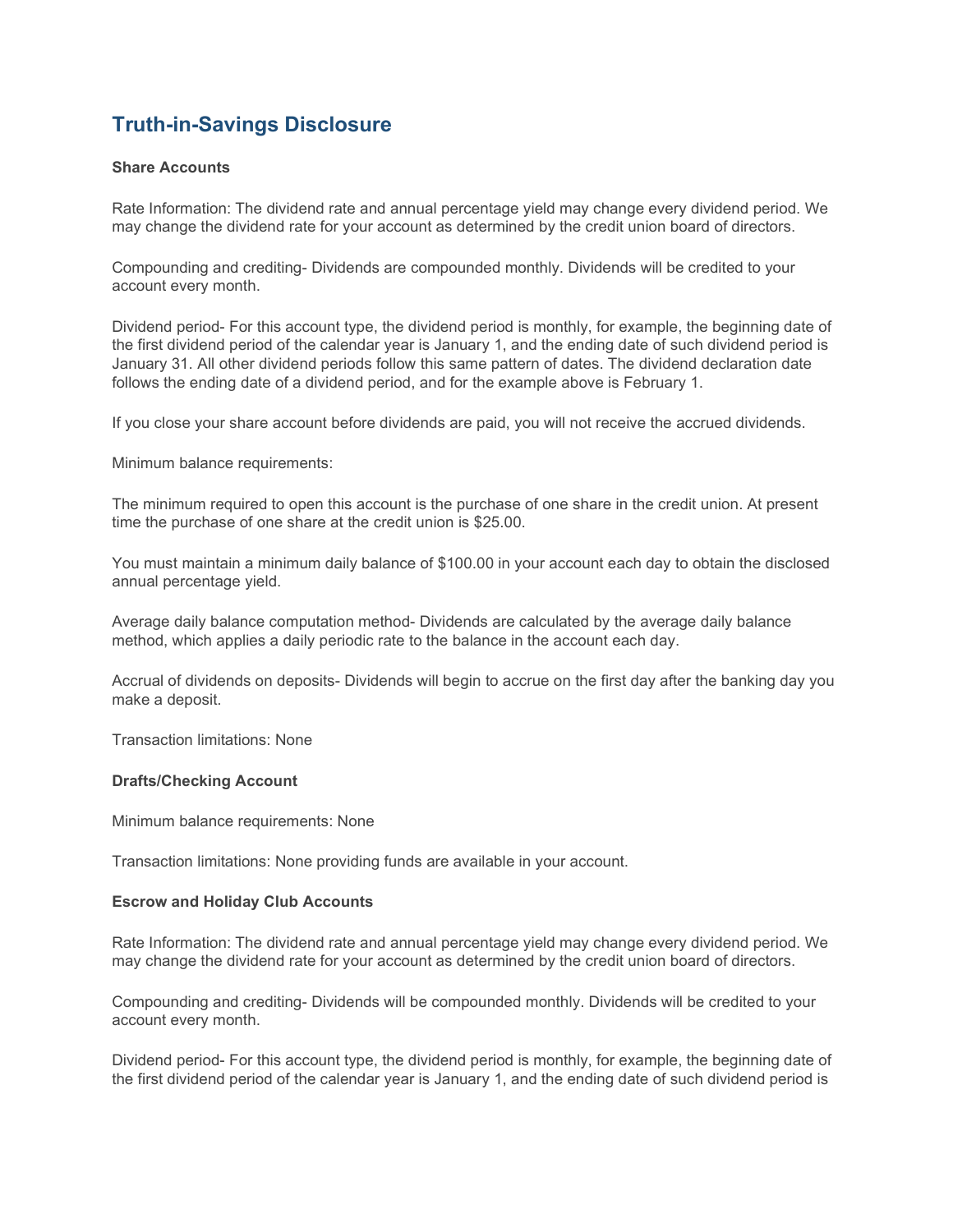January 31. All other dividend periods follow this same pattern of dates. The dividend declaration date follows the ending date of a dividend period, and for the example above is February 1.

If you close your share account before dividends are paid, you will not receive the accrued dividends.

Minimum balance requirements:

You must maintain a minimum daily balance of \$100.00 in your account each day to obtain the disclosed annual percentage yield

Average Daily balance computation method- Dividends are calculated by the average daily balance method, which applies a daily periodic rate to the balance in the account each day.

Accrual of dividends on deposits- Dividends will begin to accrue on the first day after the banking day you make a deposit.

Transaction limitations: During any month, you may not make more than six withdrawals or transfers to another credit union account of yours or to a third party by means of a telephonic order or instruction or similar order to a third party. If you exceed the transfer limitations set forth above, your account will be subject to closure by the credit union.

The balance in your Holiday Club account will automatically be transferred to your Primary Share account on November 1 of each year. The amount needed for property taxes and/or home owner's insurance will be transferred from your Escrow Account to your Primary Share account when items become due.

Fees associated with withdrawals and will reduce earnings on accounts.

#### MONEY MARKET ACCOUNT

Rate Information- The dividend rate and annual percentage yield may change at any time, as determined by the credit union board of directors.

Compounding and crediting- Dividends will be compounded daily. Interest will be credited to your account every month.

Effect of closing an account- If you close your deposit account before interest is paid, you will not receive the accrued interest.

Minimum balance requirements:

You must maintain a minimum daily balance of \$1500.00 in your account each day to obtain the disclosed annual percentage yield

Daily balance computation method- Interest is calculated by the daily balance method, which applies a daily periodic rate to the balance in the account each day.

Accrual of interest on deposits- Dividends will begin to accrue on the first day after the banking day you make a deposit.

Transaction limitations: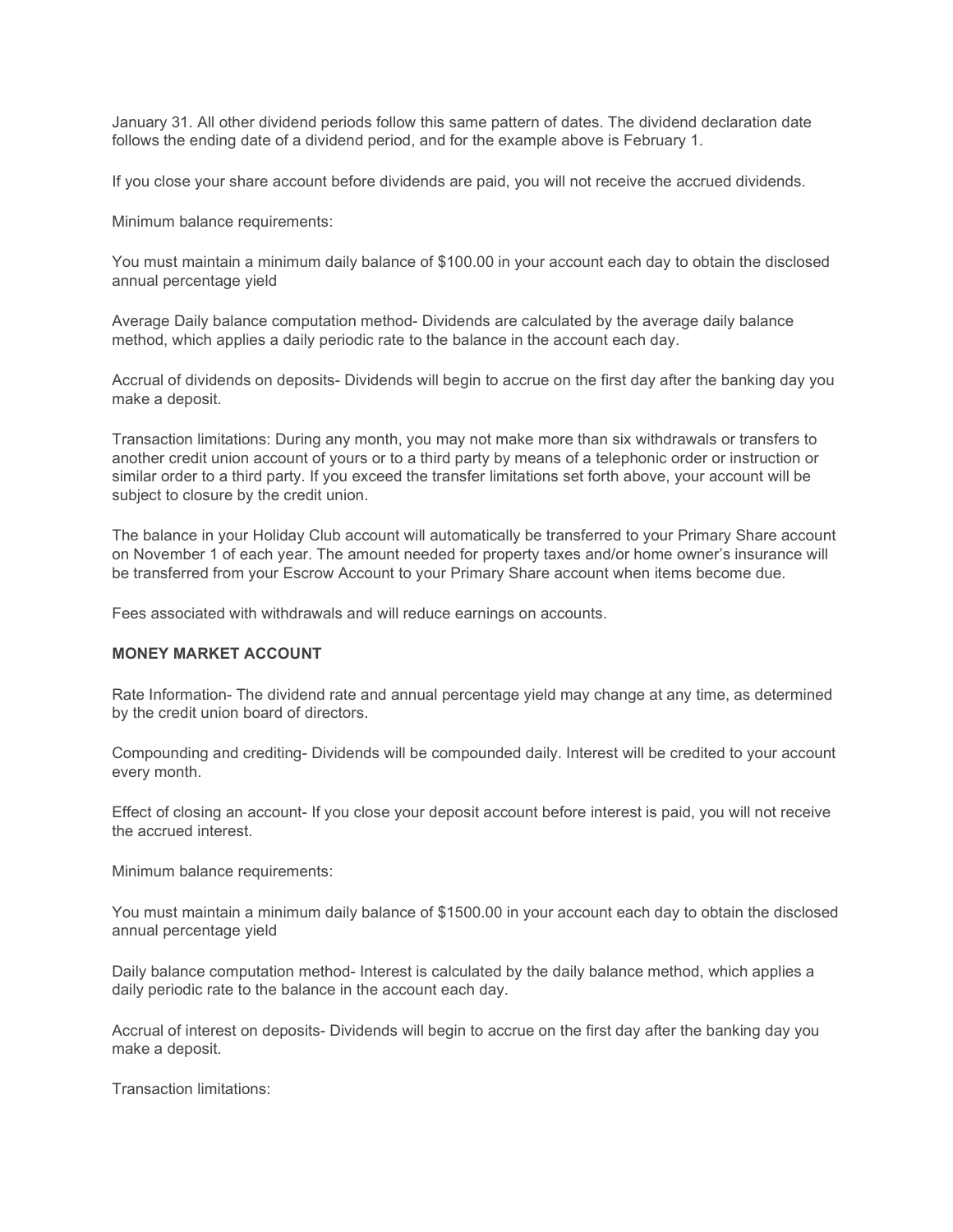During any month, you may not make more than three withdrawals or transfers to another credit union account of yours or to a third party by means of a telephonic order or instruction or similar order to a third party. If you exceed the transfer limitations set forth above, your account will be subject to closure by the credit union.

## IRA and Certificate Accounts

Rate Information: The annual yield is a percentage rate that reflects the total amount of dividends to be paid on an amount based on the dividend rate and frequency of compounding for an annual period. For all accounts, the dividend rate and the annual percentage yield rate are fixed and will be in effect for the initial term of the account. For accounts subject to dividend compounding, the annual percentage yield is based on assumption that dividends will remain on deposit until maturity. A withdrawal of dividends will reduce earnings.

Dividend Period: For each account, the dividend period is the account's term. The dividend period begins on the first day of the term and ends on the maturity date.

Compounding and Crediting: Dividends will be compounded monthly. Interest will be credited to your account every month.

Balance Information: To open any account, you must deposit or already have on deposit the minimum required share(s) in a Share Account. Some accounts may have additional minimum opening deposit requirements. The minimum balance requirements applicable to each account are set forth in the Rate Schedule. For Certificate accounts, dividends are calculated by the average daily balance in the account for the dividend period. The average daily balance is calculated by adding the principal in the account for each day of the period and dividing that figure by the number of days in the period.

Accrual of Dividends: For Certificate accounts, dividends will begin to accrue on noncash deposits (e.g. checks) on the business day you make the deposit into your account.

Transaction Limitations: For all accounts, your ability to make deposits to your account and any limitations on such transactions are stated in the Rate Schedule. After your account is opened, you may make withdrawals subject to the early withdrawal penalties stated below.

Maturity: Your account will mature as stated in the Rate Schedule or on your Account Receipt or Renewal Notice.

Early Withdrawal Penalty: We may impose a penalty if you withdraw fund from your account before the maturity date.

 Amount of Penalty: Terms of 12 months or less; 30 days' dividends. Terms of longer than 12 months; 90 days' dividends.

 How the Penalty Works: The penalty is calculate as a forfeiture of part of the dividends that have been or would be earned on the account. It applies whether or not the dividends have been earned. In other words, if the account has not yet earned enough dividends or if the dividends have already been paid, the penalty will be deducted from the principal.

GENERAL INFORMATION: